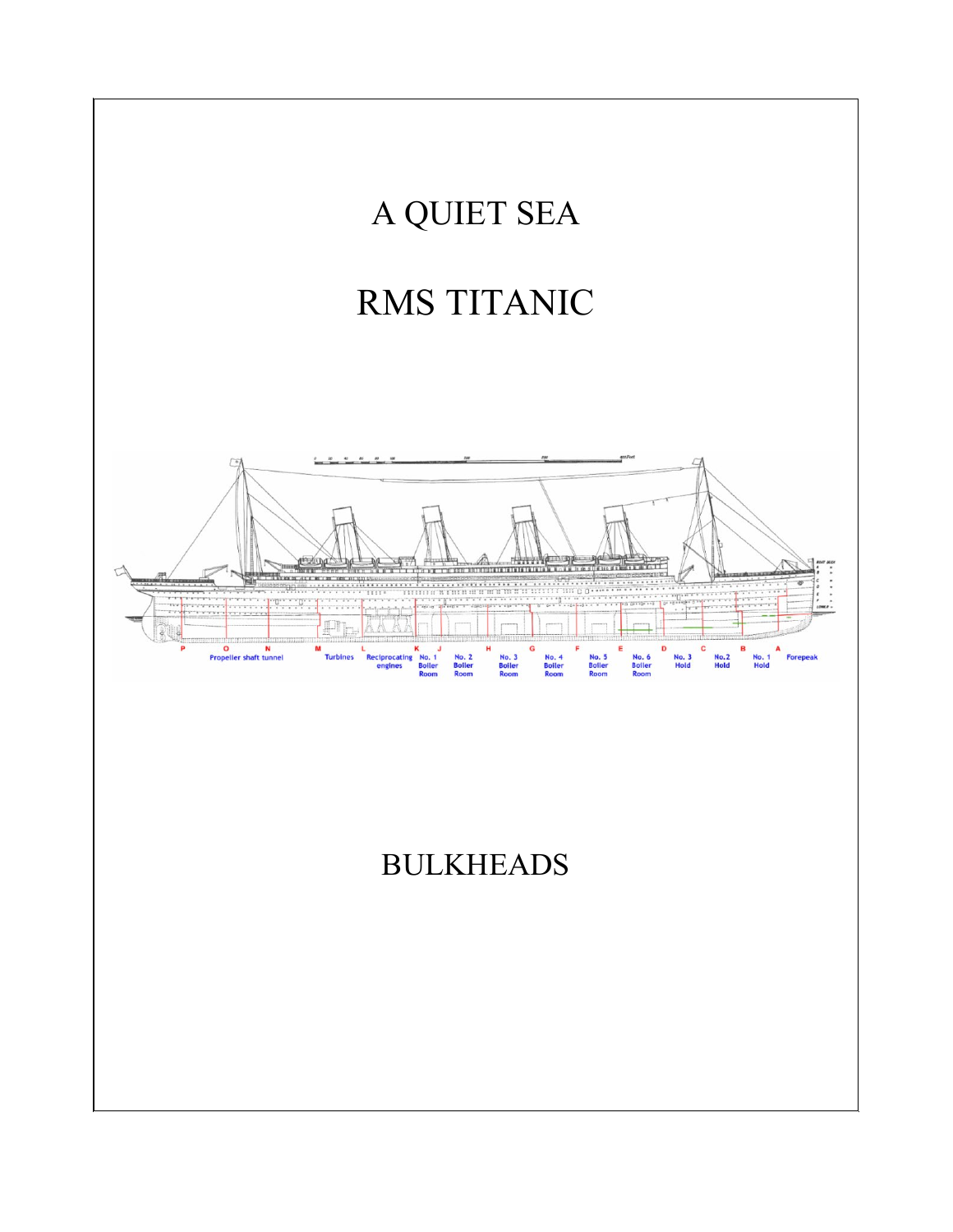## TITANIC BULKHEADS

"The captain can, by simply moving an electric switch, instantly close the doors throughout and make the vessel practically unsinkable." This confident statement appeared in a 1911 British publication, *The Shipbuilder*. The midsummer issue was exclusively dedicated to the new White Star superliners Olympic and Titanic.

Not long after Olympic began service in June 1911, she collided with the Royal Navy cruiser HMS Hawke. Olympic was outbound to New York from Southampton and encountered Hawke in the Solent, a 20-mile strait between the Isle of Wight and Great Britain. Both vessels were on converging courses and shaping up for the seabound channel. Hawke, either through loss of steering or suction from Olympic's large hull, was uncontrollably drawn into the liner and rammed her in the starboard aft quarter, just forward of the stern. Hawke's bow crumpled, her fore deck buckled and she lost her ram bow.



Olympic collision damage example and the Hawke bow damage Photo credit: Pinterest **Photo** credit: Reddit

![](_page_1_Picture_5.jpeg)

Olympic also sustained serious injury. She suffered two flooded compartments and damaged her starboard propeller. Accommodations and electrical systems in the collision area were destroyed. When the turning starboard propeller came into contact with Hawke, the propeller slowed, possibly straining the engine and raising concerns among the engineers. Olympic anchored after the collision and was towed to her builders, Harland & Wolff, for repairs. Though badly damaged, Olympic was in little danger of sinking, proof to many of the invincibility of this class of liner.

During one of Titanic's post-sinking inquiries, Edward Wilding, one of the naval architects responsible for the design, estimated the initial rate of flooding to be about 250 tons of water per minute. Naval architects try to determine how a ship will respond to flooding using what is known as the floodable length curve. A ship is designed to sustain flooding for an allowable portion of her length and remain afloat. The floodable length curve specifies this value and determines the number and spacing of the bulkheads. Also included in these computations is the margin line. The margin line is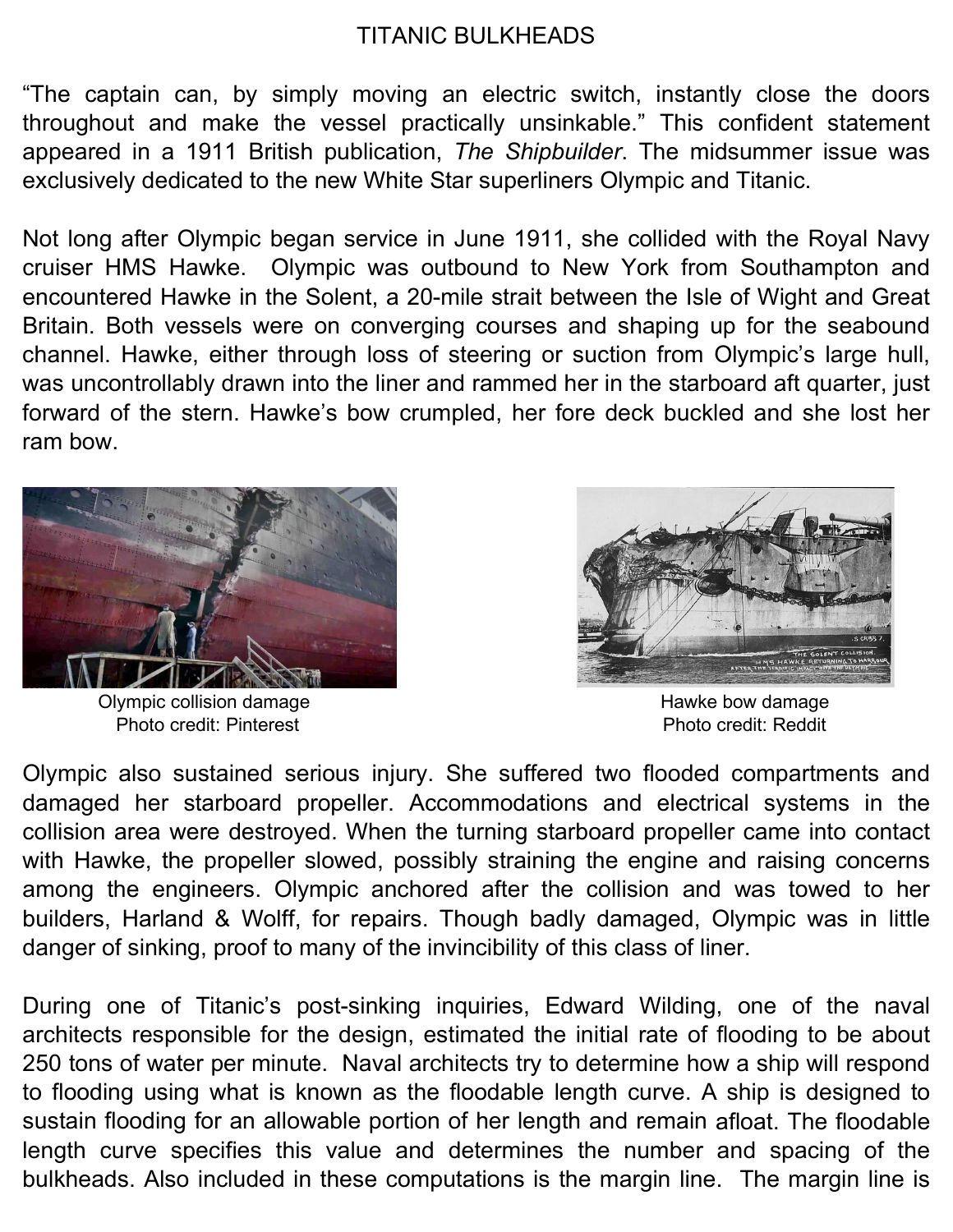calculated to be several inches below (hence the margin) the tops of the bulkheads, or watertight deck, if one is fitted. It represents the lowest level to which the ship can sink yet remain afloat. Bulkheads also perform the vital function of structurally joining together the bottom, sides and decks of a ship.

![](_page_2_Figure_1.jpeg)

Credit: Titanic-Titanic, com

Titanic was provided with 15 watertight bulkheads and could safely remain afloat with any two compartments flooded, meaning that one ruptured bulkhead wouldn't drastically impair the ship's floatation. Titanic's 16 compartments were from 50 to 70 feet long, so the anticipated worst-case scenario would flood about 120 feet of the ship's length. Titanic could also remain afloat with her first four compartments flooded, about 200 feet of her length, from the stem to the bridge. But collision with the iceberg opened seams and plates for 300 feet, rendering the first five compartments open to the sea. It is also important to note that, although the flooding was fatal, Titanic retained sufficient stability and didn't capsize. Remaining upright was vital for launching the lifeboats.

Titanic was privately funded by the White Star Line and wasn't designed for naval service. She was therefore built without a watertight deck, a feature found in warships and merchant vessels built with British government subsidies and meant to serve as auxiliary cruisers in time of war. As Titanic's bow sank deeper, the bulkheads were overtopped and flooding progressed unabated. The bulkheads were fitted with watertight doors to provide easy access between the compartments and close the bulkheads in the event of an accident. Watertight doors in the bottom of the compartments operated vertically by gravity, while those above operated laterally and were cranked closed manually by stewards assigned to the task.